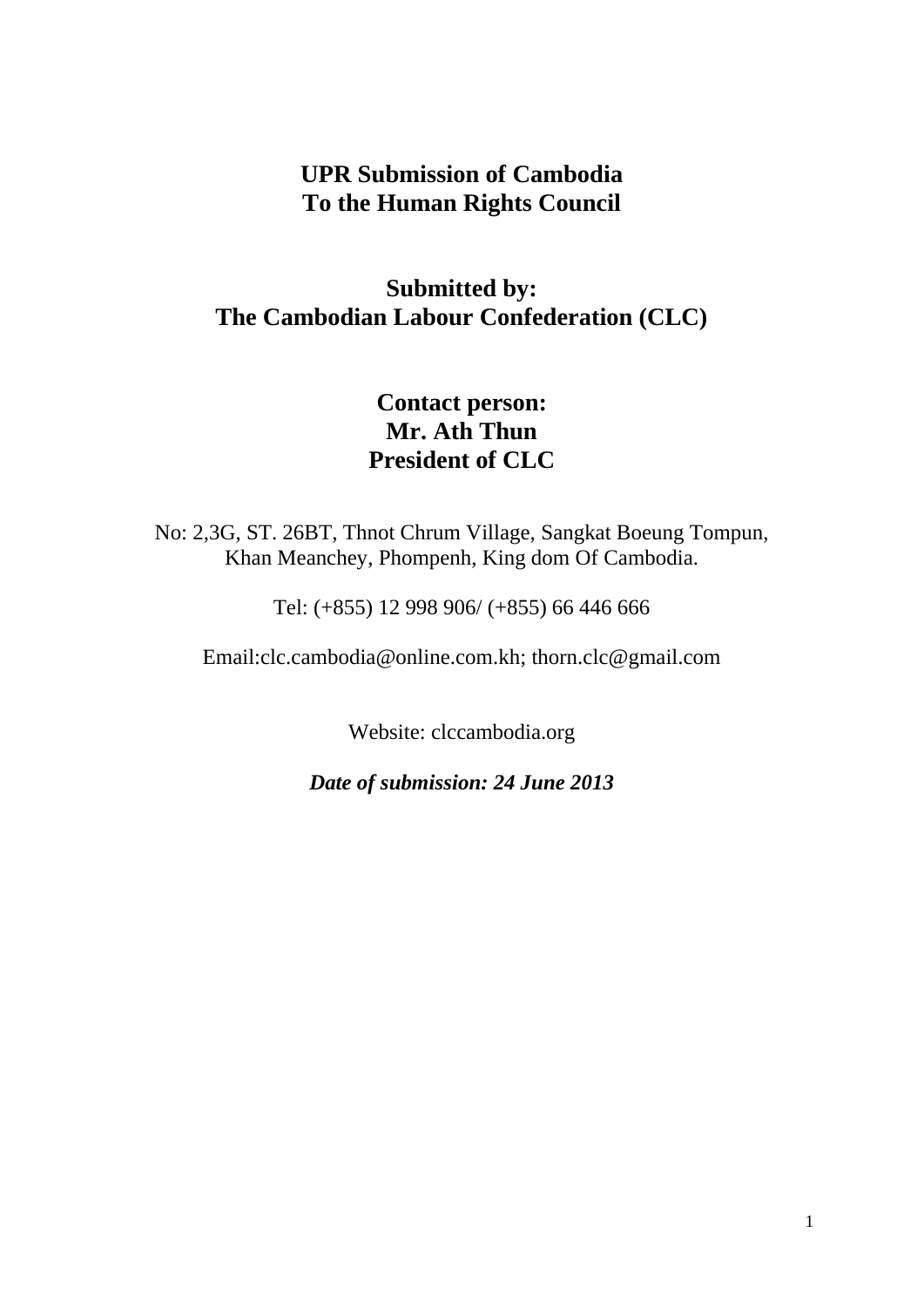## **UPR Submission by The Cambodia Labour Confederation To the Human Rights Council for Cambodia's UPR**

#### **Introduction:**

In 1993, Cambodia changed the political regime to democracy with constitutional monarchy. It is also opened up its market to the global economy. In 1997, the Labour Law of the Kingdom of Cambodia was established. With regard to the conventions, The Royal Government of Cambodia has ratified 13 conventions of the International Labour Organization (ILO), including the 8 core labour standards. A number of other legal frameworks related to labour rights have also been established such as the Arbitration Council.

Despite the abovementioned efforts made by the government, leaders and members of the trade unions still face some serious challenges, which the Cambodian Labour Confederation (CLC) would like to present briefly to the Human Rights Council as follows:

### **1. The illegal use of short-term or fixed-duration contracts**

The use of short-term or fixed-duration contracts remains a significant issue in the Cambodian labour context. The law allows the use of this type of contract for up to 2 years, but in practice employers keep giving these fixed-duration contracts to their workforce beyond the prescribed legal limit. I can honestly state that that many employers, approximately 60 percent, use sub-contractors and short-term contracts to avoid the establishment of trade unions in their enterprises, thereby undermining the workers' right to freedom of association and to collective bargaining. Moreover, short-term contract workers often enjoy less favourable working conditions, such as lower wages, no or limited social security benefits etc.

## **Recommendation:**

### **We urge** *the government to ensure that employers abide by the law on short-term contracts by ensuring independent investigations by the labour inspection.*

#### **2. The assassination of union leaders**

In 2004, Chea Vichea, Ros Sovanareth and Hy Vuthy were murdered. Due to the serious shortcomings of the Cambodian judicial system, the actual perpetrators of these murders have never been identified.

More recently, in February 2012, the Governor of Svay Rieng Province fired into a group of striking workers, mainly women, employed at the Kao Way Factory, a supplier of Puma. Three women were shot and seriously injured. To date, these women have been denied any justice because of the reluctance of the judicial authorities to properly investigate and try the Governor.

#### **Recommendation:**

*We urge the government to take thorough measures to investigate the murders, prosecute the perpetrators to the fullest extent of the law and bring justice to the victims.* 

## **3. The violation of trade union rights and civil liberties**

A number of key issues we have witnessed in our work as follows: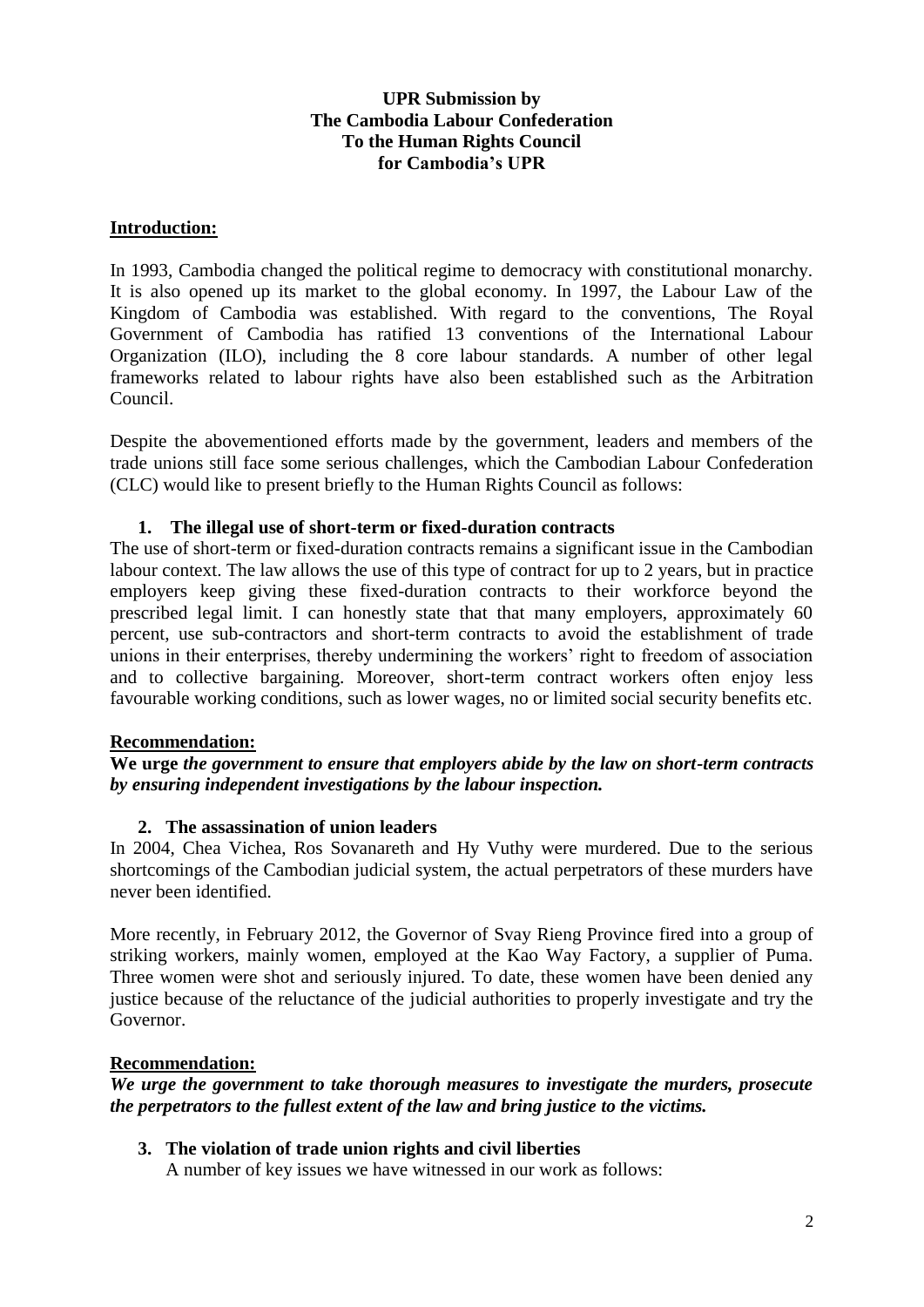### **3.1. Violence and threats against union leaders and activists**

It happens regularly that people are hired to attack leaders and members of independent unions. In 2013, there was such a criminal attack on union leaders of the Coalition of Cambodian Apparel Workers Democratic Union (CCAWDU) at the E-garment factory. The gangsters seriously beat workers and union leaders when they were on strike. This intimidation harms the trade union movement in many different ways: workers do not feel like becoming member of the unions, and often leaders are dismissed following legitimate actions. In 2010, 40 union leaders were dismissed and this number increased to 45 in 2011 and 116 in 2012.

## **Recommendation:**

*We urge the government to protect trade union leaders and activists from all forms of violence and threats.* 

## **3.2. The registration of trade unions is problematic**

Registration of newly formed unions is also a problem. The register officer requires that all unions who want to register at the Ministry of Labour must first give notice to the company. When a union can finally register, the Ministry of Labour often delays the provision of the registration certificate and thus the union cannot start functioning properly. Both allegations violate the labour law and the ILO convention 87.

#### **Recommendation:**

#### *We urge the government, especially the Ministry of Labour, to ensure an adequate and accessible union registration process in all sectors in compliance with the Promulgation.*

### **3.3. The involvement of political parties and employers in unions**

We also want to indicate that there are political parties and companies that involve themselves in the affairs of trade unions. Obviously, these unions cannot be regarded as independent, autonomous unions that defend the rights of the workers. Moreover, it is a serious violation of Article 3, Section 2 of ILO Convention 87.

### *We urge the government to refrain from any interference in the affairs of trade union organizations and to protect them from any such interference by companies.*

#### *3.4. The draft trade union law*

Since November 2011, Cambodia disposes of a "draft trade union law" which has not yet been adopted formally. The draft trade union law addresses many of the issues raised above but the draft law needs to go further to include workers from the public sector (civil servants, teachers, police, air and maritime transportation workers, judges etc…) as well as domestic workers. This violates Convention 87.

#### **Recommendation:**

*We therefore urge the Government to work together with the unions about this issue with a view to amending the draft trade union law to ensure it is conform with ILO standards as soon as possible.* 

#### **4. Occupational Safety and Health**

Occupational safety and health is also a significant issue. Despite the Better Factories program in the garment sector, various problems related to occupational safety and health continue to plague Cambodian workers. Due to their low wages, workers lack sufficient nutrition in their diet. Moreover, factories often do not have sufficient ventilation facilities, which ultimately lead to mass fainting factories across the country. Recently, there was also a case of a building collapsing in the Star Wing Shoe Factory which killed 2 workers and